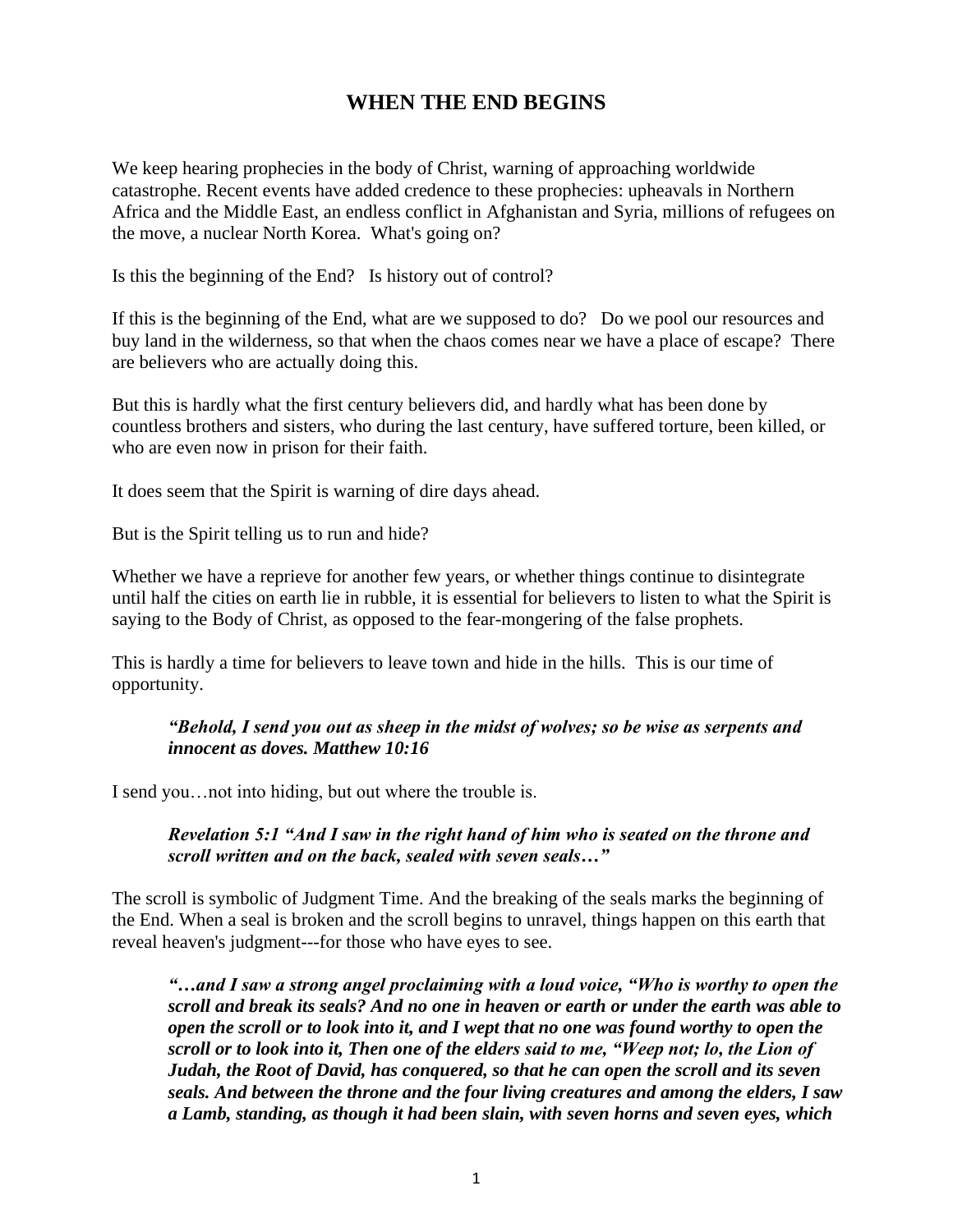### *are the seven spirits of God sent out into all the earth; and he went and took the scroll from the right hand of him who was seated on the throne." Rev 5:2-7*

The restraining force, from apostolic days down to this moment, the Power holding back the destructive efforts of the kingdom of this world, is Jesus, the Lamb, with the seven horns and the seven eyes, and the Spirit, executing his will through "the seven eyes and seven spirits sent out into the whole earth."

#### *"All authority has been given me in heaven and on earth."*

The Lord Jesus is exercising this authority to hold things in check, and through his Body on earth, not the "Christian success stories", but his true Body, which for twenty centuries, has suffered in his name and has somehow ministered order to the rest of the planet in a mystery.

But when the Lamb begins to break the seals, the order disintegrates, and things become chaotic.

*Revelation 6: "Now I saw when the Lamb opened one of the seven seals, and I heard one of the four living creatures say, as with a voice of thunder, "Come!" And I saw, and behold, a white horse* **(white is not a symbol of good here)** *and its rider had a bow; and a crown was given to him, and he went out conquering and to conquer.* 

*When he opened the second seal, I heard the second living creature say, "Come!" And out came another horse, bright red; its rider was permitted to take peace from the earth, so that men should slay one another; and he was given a great sword.*

*When he opened the third seal, I heard the third living creature say, "Come!" And I saw, and behold, a black horse, and its rider had a balance in his hand; and I heard what seemed to be a voice in the midst of the four living creatures saying, "A quart of wheat for a denarius, and three quarts of barley for a denarius; but do not harm oil and wine.*

#### **Famine.**

*When he opened the fourth seal, I heard the voice of the fourth living creature say, "Come!" And I saw, and behold, a pale horse, and its rider's name was Death, and Hades followed him; and they were given power over a fourth of the earth, to kill with sword and with famine and with pestilence and by wild beasts of the earth.*

The picture presented here is that everything that occurs now as the End approaches, whether it is the spreading of some new ideology, or a worldwide financial meltdown, or a devastating war, is the consequence of things occurring at the headquarters of the universe.

When, finally, the Lamb permits the prince of this world to have his destructive way, all hell breaks loose. And what follows will make every war and cataclysm of past generations look like a rose garden.

Never since the Body of Christ first came into existence twenty centuries ago, has there been such unanimity among believers that the beginning of the End has arrived. Of course, there have always been sects inside the church, and heretical groups outside the church that have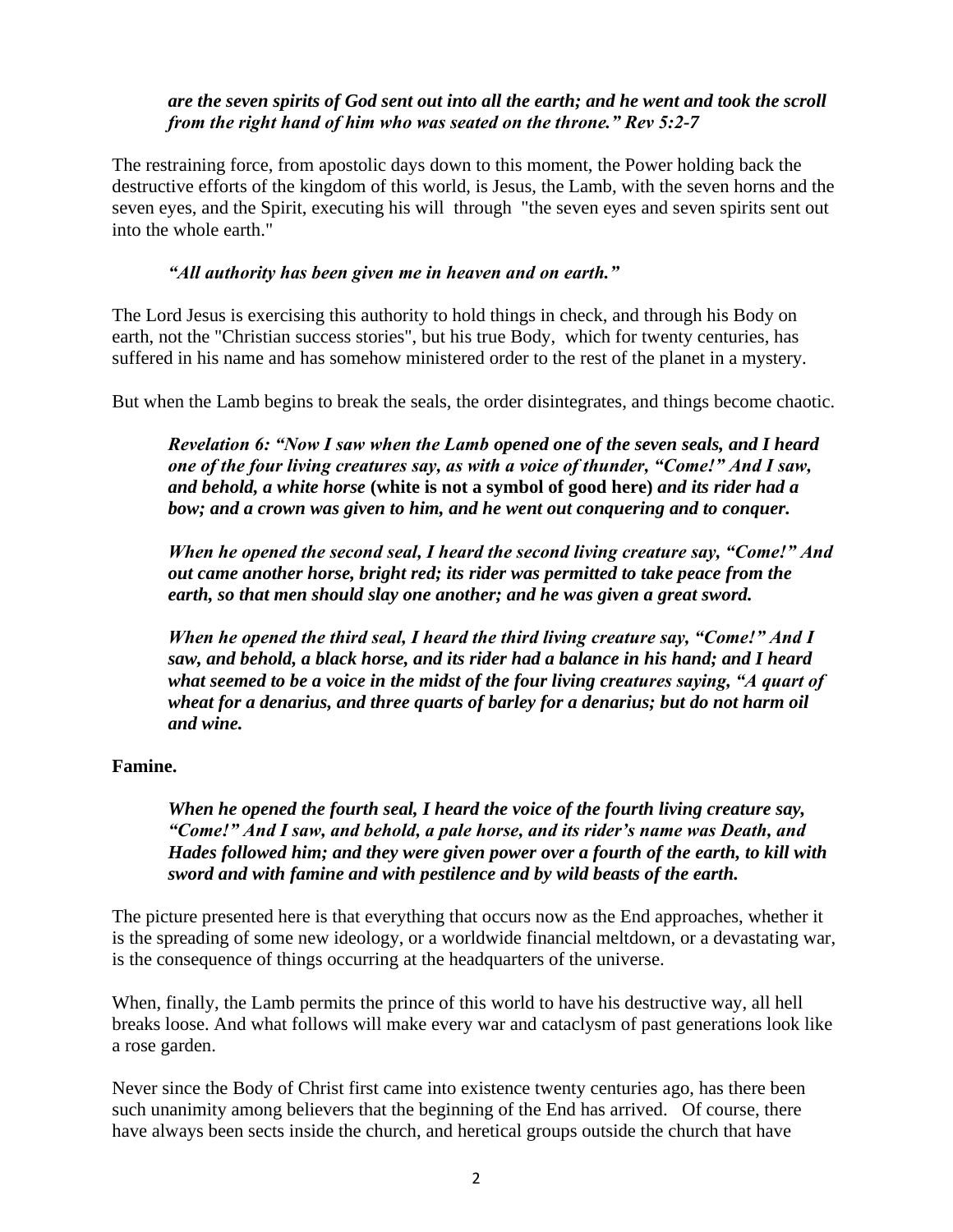announced that the End has arrived. But never has there been a time in the history of the Body of Christ, when so many believers were in agreement that the beginning of the End has arrived.

While false prophets and false christs multiply, and hearts harden and turn cynical and cold, it is essential that committed disciples of Jesus have a clear vision of what the Spirit is saying to us now—about this hour in which we live.

## **The Spirit of God is not saying, "Withdraw."**

On the contrary, the Spirit of God is reminding us that the Lord Jesus stands above all the things that are happening as the Lamb who was slain, and who is worthy!

*And when he had taken the scroll, the four living creatures and the twenty-four elders fell down before the Lamb, each holding a harp, and with golden bowls full of incense, which are the prayers of the saints; and they sang a new song saying, "Worthy art thou to take the scroll and open its seals, for thou wast slain and by thy blood didst ransom men for God from every tribe and tongue and people and nation…" Rev 5:8-9*

We need to focus our attention on the Lamb. He has not changed his attitude, or his nature. He hasn't turned the world over to Satan in disgust. The same mercy that took him to the cross will move him to start breaking the seals, sending this world on its turbulent journey through chaos to the final rest of God's fulfilled kingdom.

The Lord Jesus is right on schedule. He won't make a mistake. Every single soul will have a chance. You can be sure that the Lord will give special care and attention to those have been given the roughest deal in this world, who have been neglected by self-righteous Christians who were too busy pushing their political agendas to see the suffering ones at their gates.

**The Spirit is not telling us to withdraw**. He is reminding us, on the contrary, that our task, the rougher things get, the hotter the fire burns, is to proclaim the Lordship of Jesus as the hope of all people. To call them to his Banquet Hall. To touch them with healing as a foretaste of the coming glory.

*And they will deliver you up to tribulation, and put you to death; and you will be hated by all nations for my Name's sake. Then many will fall away and betray one another, and hate one another. And many false prophets will arise and lead many astray. Because wickedness is multiplied, most men's love will grow cold. But he who endures to the end will be saved. And this gospel of the kingdom will be preached throughout the whole world, as a testimony to all nations; and then the end will come. Matthew 24:9-14*

The gospel of the kingdom is the gospel of the Lamb. Jesus Christ crucified and risen—God's Incarnate Mercy. And this gospel is not proclaimed from a distance by "gospel satellites," but by people on the street level.

We are to spread this good news outside the church sanctuary outside our Christian "inner circle", into the world. Don't just send a missionary… be one.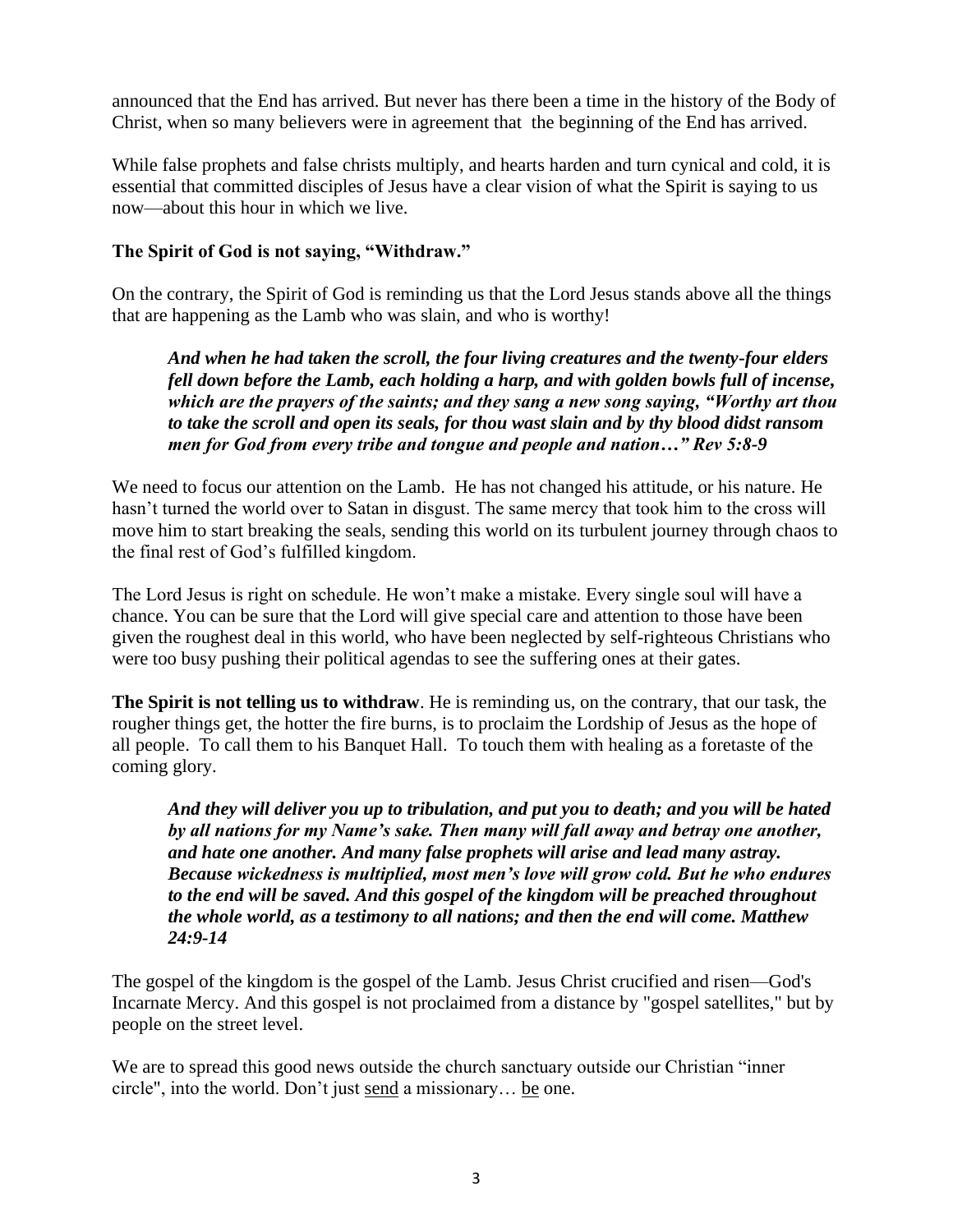We go out into the world, and wait our time. We pray. We live God's mercy. When the right opportunity comes, we speak. And we will see results we've never dreamed of.

The more difficult living gets, the more dangerous life becomes, the more free, bold, joyful, glad, and authoritative will be our message.

**The Spirit is not calling us to withdraw.** On the contrary, he is telling us that we are invulnerable until our work is done. We cannot be stopped until the job is finished

*"Behold, I send you out as sheep in the midst of wolves; so be wise as serpents and innocent as doves. Beware of men; for they will deliver you up to council, and flog you in their synagogues, and you will be dragged before governors and kings for my sake, to bear testimony before them and the Gentiles." Matthew 10: 16-18*

There are countless people living on the earth right now who are going through all this—both the suffering and the power. People who are no different than we are.

*"When they deliver you up, do not be anxious how you are to speak or what you are to say; for what you are to say will be given to you in that hour; for it is not you who speak, but the Spirit of your Father speaking through you. Brother will deliver up brother to death, and the father his child, and children will rise against parents and have them put to death; and you will be hated by all for my name's sake. But he who endures to the end will be saved." Matthew 10:19-22*

No where do we even have the hint of a suggestion that we are to run off into the woods and hide in a cave. We are to be out there in the world, living the gospel and proclaiming the gospel. If we are brought to trial, we'll be told what to say when the time comes. And if we find ourselves having to walk through the valley of the shadow of death, the Lamb will be our comforter.

We will be protected as we press on until our work is finished. And when our work is finished, let the bomb fall, let the bullet hit and may God be praised!

**The Spirit is not calling us to crawl into a hole and withdraw.** On the contrary, he is reminding us that the destination of our journey lies on the other side of the End, in the kingdom of the Lamb.

Here we have no continuing city, but seek the city which is to come, and what liberty and freedom this gives when our hearts are thus detached from this world! We are no longer weighed down by everything that goes wrong or by all the uncertainty that surrounds us. We are free to live with our eyes on the world beyond, and our feet on solid ground.

We live in houses, we drive cars, we have families, we love our children, we enjoy our food, and we rejoice in the sunshine and the blue skies. At the same time the Spirit of God floods us with the life of heaven and helps to detach us from the "treasures" on this side until it becomes clear that the only lasting treasure we have, waits for us in the world beyond.

# *Fear not, little flock, for it is your Father's good pleasure to give you the kingdom. Sell your possessions, and give alms; provide yourselves with purses that do*